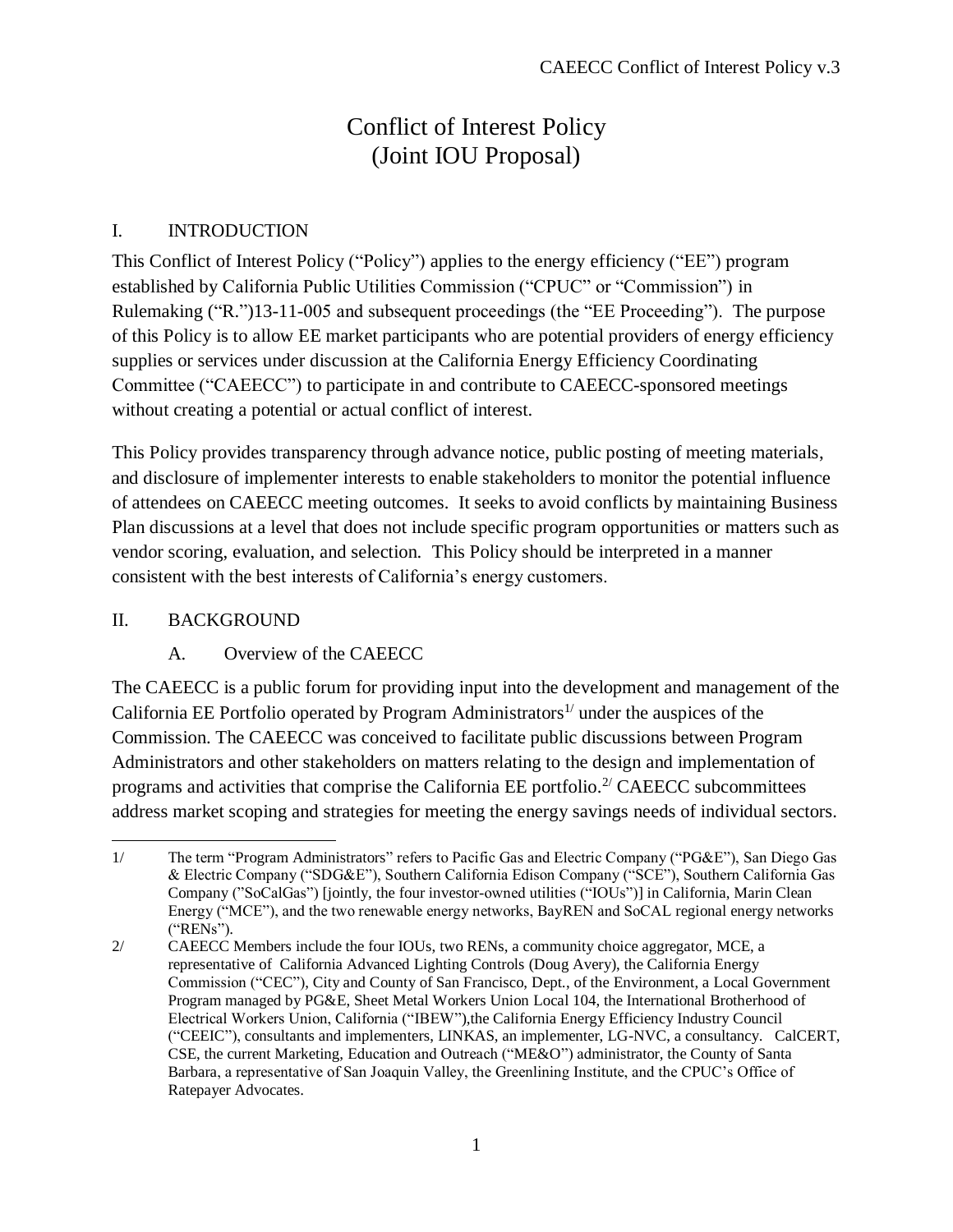Subcommittee meetings are open to Market Actors as well as Implementers, representatives of local governments, and all members of the public. CAEECC will hold its meetings in a manner that minimizes the possibility for a conflict of interest and that allows Market Actors, including Implementers, to engage in CAEECC discussions to the fullest extent possible.

The term "Market Actor" refers to an entity or a parent, affiliate or subsidiary of such entity, that may provide or offer to provide for compensation equipment, devices, plans, knowledge, services or a combination of the foregoing, to produce energy savings pursuant to one or more of the EE Proceedings, including, but not limited to, the Rolling Portfolios authorized in D.15-10- 026. Market Actors include Implementers.

An "Implementer" is an entity or a parent, affiliate or subsidiary of such entity that (1) engages or may engage in the program design, implementation, marketing, and/or evaluation of an EE program conducted by a Program Administrator supervised by the CPUC, which (2) may seek EE funds administered by a Program Administrator, and (3) is not a Program Administrator. An Implementer may financially benefit from choices made in the CAEECC and subsequent processes influenced by the CAEECC process. The term "Implementer" includes potential Implementers.

#### B. Identifying the Potential for a Conflict of Interest

Market Actors may participate in multiple functions of the CAEECC. For example, a Market Actor could provide input into a Business Plan and then become a Program Implementer who delivers a program in the Business Plan. A potential or actual conflict of interest arises if a Market Actor gains an unfair advantage by unduly or improperly influencing the design of a Business Plan or selection of an implementation plan to its own commercial advantage.

This Policy seeks to minimize the risk that the participation of Market Actors in CAEECCsponsored meetings could lead to conflicts of interest. This Policy, as set forth in more detail below, ensures, among other things, that (1) CAEECC meetings do not provide confidential or other information that would allow certain Market Actors unique competitive advantages in future solicitations; (2) discussions do not create unreasonable bias in favor of a Market Actor's services or products; and (3) EE program bid evaluation criteria are discussed and adopted outside of the CAEECC proceedings. In addition to the adoption of this Policy, (1) the CAEECC charter will be updated to reflect the adoption of this Policy; and (2) a non-CAEECC forum will be established that is limited to non-financially interested participants to discuss specific Requests for Proposals (RFP), criteria, evaluation and other such matters.

# C. Preferred Approach Toward a Solution

Our shared strategy for preventing conflicts of interest continues to encourage maximum stakeholder participation in Business Plan development processes and input from Market Actors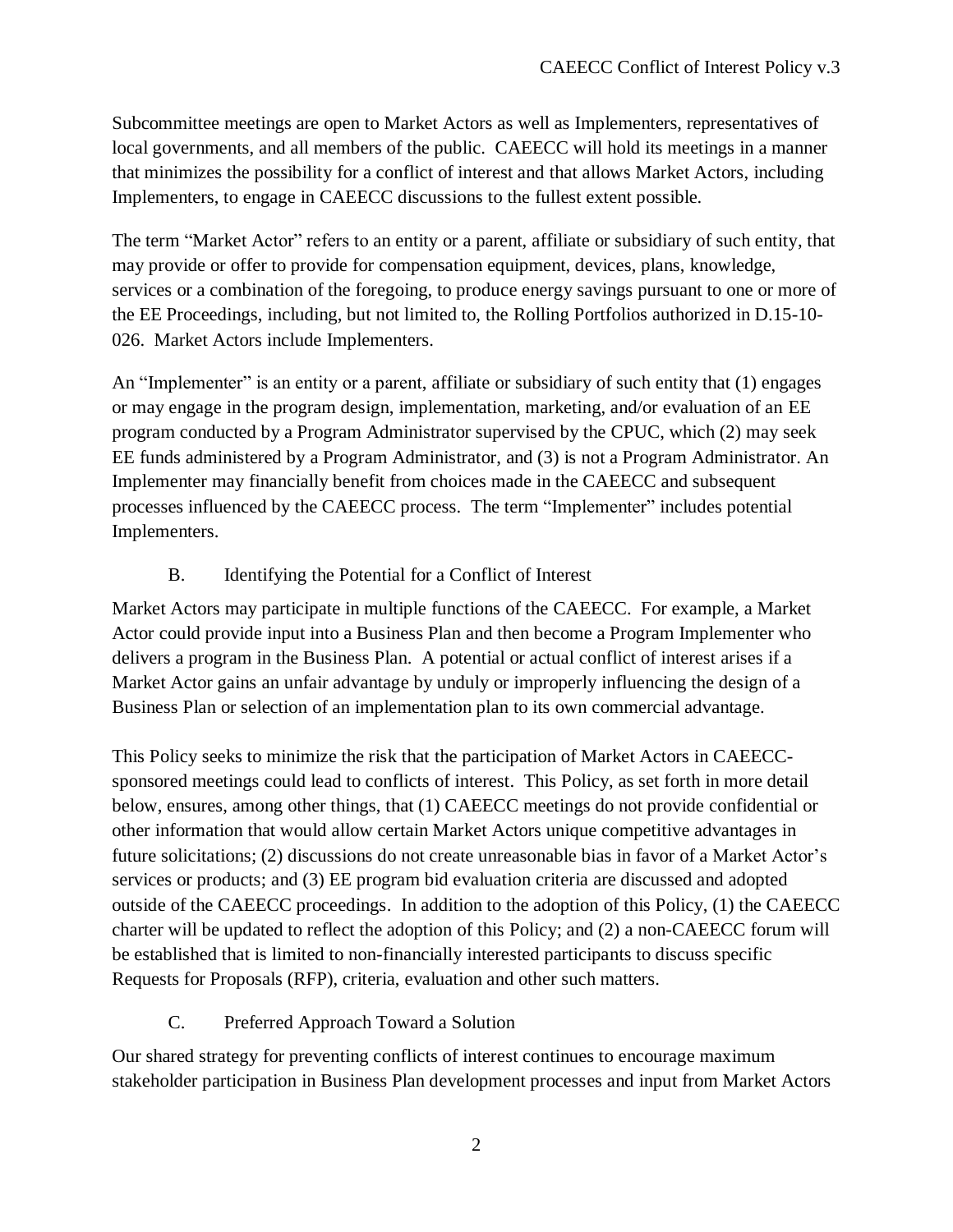concerning products, market sectors, need, delivery systems, etc. to best inform the development of implementation plans.

While CAEECC meetings are public forums, they should be moderated in a way that minimizes the potential for Market Actors in attendance to gain any unfair advantage by ensuring no potential bids will be discussed at CAEECC-sponsored meetings. This is consistent with the CPUC's conflict of interest standards for utility participation as a bidder in utility energy procurement solicitations or energy efficiency peer review group activities. When procuring supply side resources (including energy efficiency), the utility, with input from entities that do not have a financial interest in the procurement, establishes the performance criteria for the resource being procured. If the utility infrastructure side submits a proposal into the solicitation, infrastructure personnel cannot participate in the adoption of selection criteria or process, such as scoring, ranking, deliberations, and selection.<sup>3/</sup> The same would be the case here. Anything pertaining to specific RFPs, criteria, or weighting of such criteria will not be discussed at a CAEECC-sponsored meeting.

An open and transparent CAEECC meeting process will be adopted to allow Market Actors to contribute ideas for the development of Business Plans and implementation plan concepts as there will be no discussion of potential design for plans on which they intend to bid. However, if an Implementer does violate the Conflict of Interest Policy, CAEECC will refer the issue to the CPUC Energy Division for appropriate resolution.

# III. CONFLICT OF INTEREST POLICY

- A. The following rules shall apply to all CAEECC-sponsored meetings:
	- 1. Each Participant in the CAEECC agrees to review and abide by the CAEECC Conflict of Interest Policy. "Participant" includes the entity represented by each person attending a CAEECC meeting, in person, virtually, or telephonically.
	- 2. Each CAEECC member, other than a Program Administrator, must disclose whether it or a parent, affiliate, or subsidiary of such member, is currently an Implementer or is planning to become an Implementer.
	- 3. Persons advocating goods or services will self-identify and provide a full disclosure that they are, or plan to be, providers of the goods or services that are potentially marketable to EE programs.

 $\overline{a}$ 3/ See, CPUC Decision 07-12-052, pp.201-208.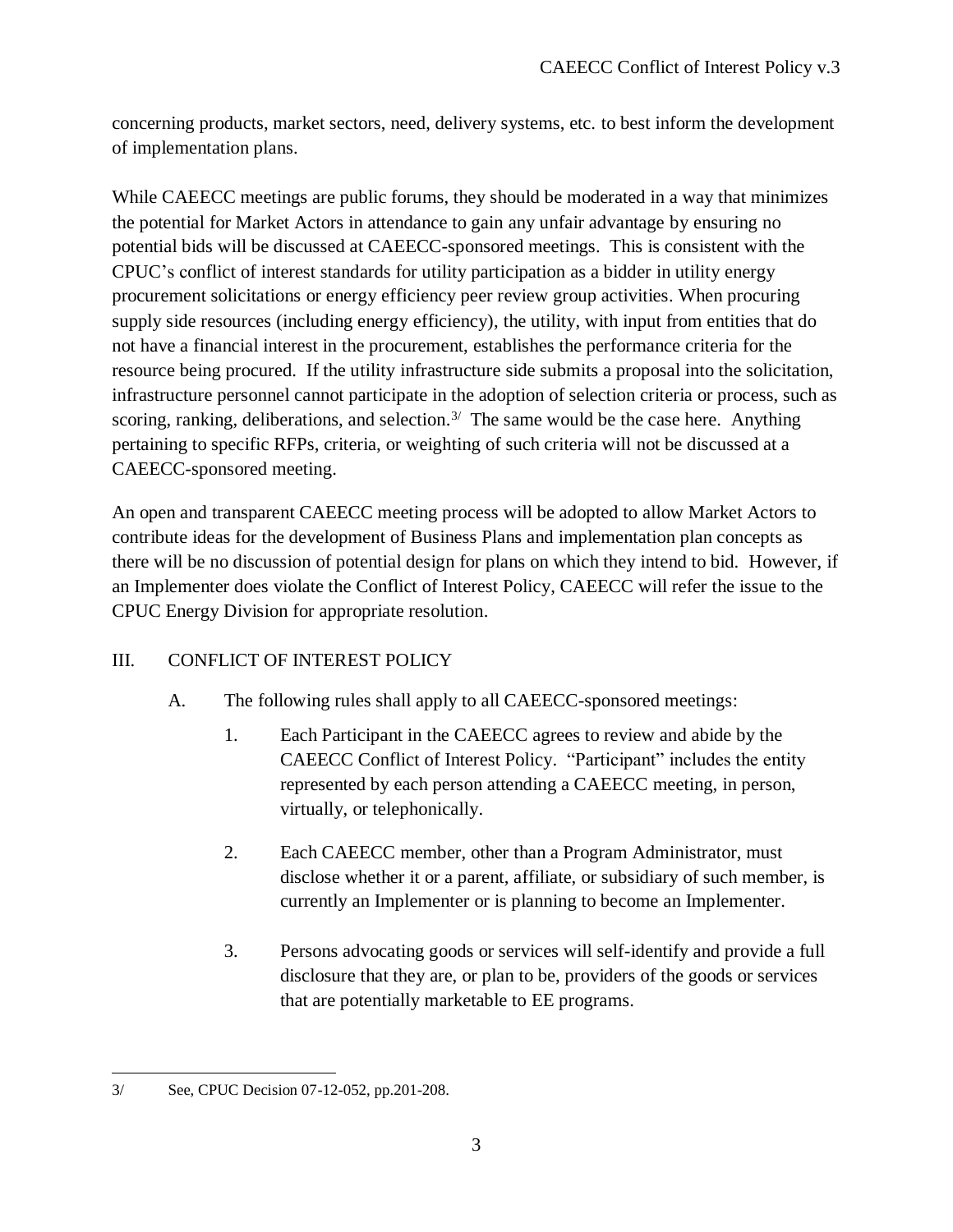- B. Conflicts of interest will be minimized by establishing open meetings and transparent communications.
	- 1. Allow full public participation in meetings by providing reasonable notice and accessibility. Notify parties on the R.13-11-005 service list and post on the internet.
	- 2. The chair/facilitator of each committee, sector sub-committee, and working group will prepare and post an agenda that identifies each meeting as either a Business Plan or implementation plan meeting after conferring with at least one of the CAEECC co-chairs.
	- 3. A designated CAEECC representative will take detailed meeting minutes, that provide details about each topic discussed, identifies each speaker, and monitors compliance with the Conflict of Interest Policy. The meeting minutes shall be posted on CAEECC's internet site, [www.caeecc.org,](http://www.caeecc.org/) or any successor site.
		- a. All participants by phone or webinar must identify themselves by name and company affiliation, if any, before speaking.
		- b. Meeting minutes should include a brief description of the content of each speaker's comments.
	- 4. Allow participants to raise any perceived conflicts of interest to CAEECC co-chairs, the meeting facilitator, or Energy Division Staff, either at the CAEECC meeting or within 15 days thereof.
- C. CAEECC meetings will be limited to non-proprietary issues and topics that do not detail specific RFPs, criteria, evaluation, and other such matters to avoid potential influence by Market Actors.
	- 1. Business Plans should not contain information that is so specific that it could advantage Market Actors who contribute to their development. Examples of information that should not be included are listed in the "Business Plan Guidance Document" dated May 2, 2016, prepared by Commission Staff.
	- 2. CAEECC meetings will not be used as a forum by which Program Administrators establish or offer selection criteria, evaluation, scoring, and ranking, or discuss proposals and compile the "short list" of potential Implementers.